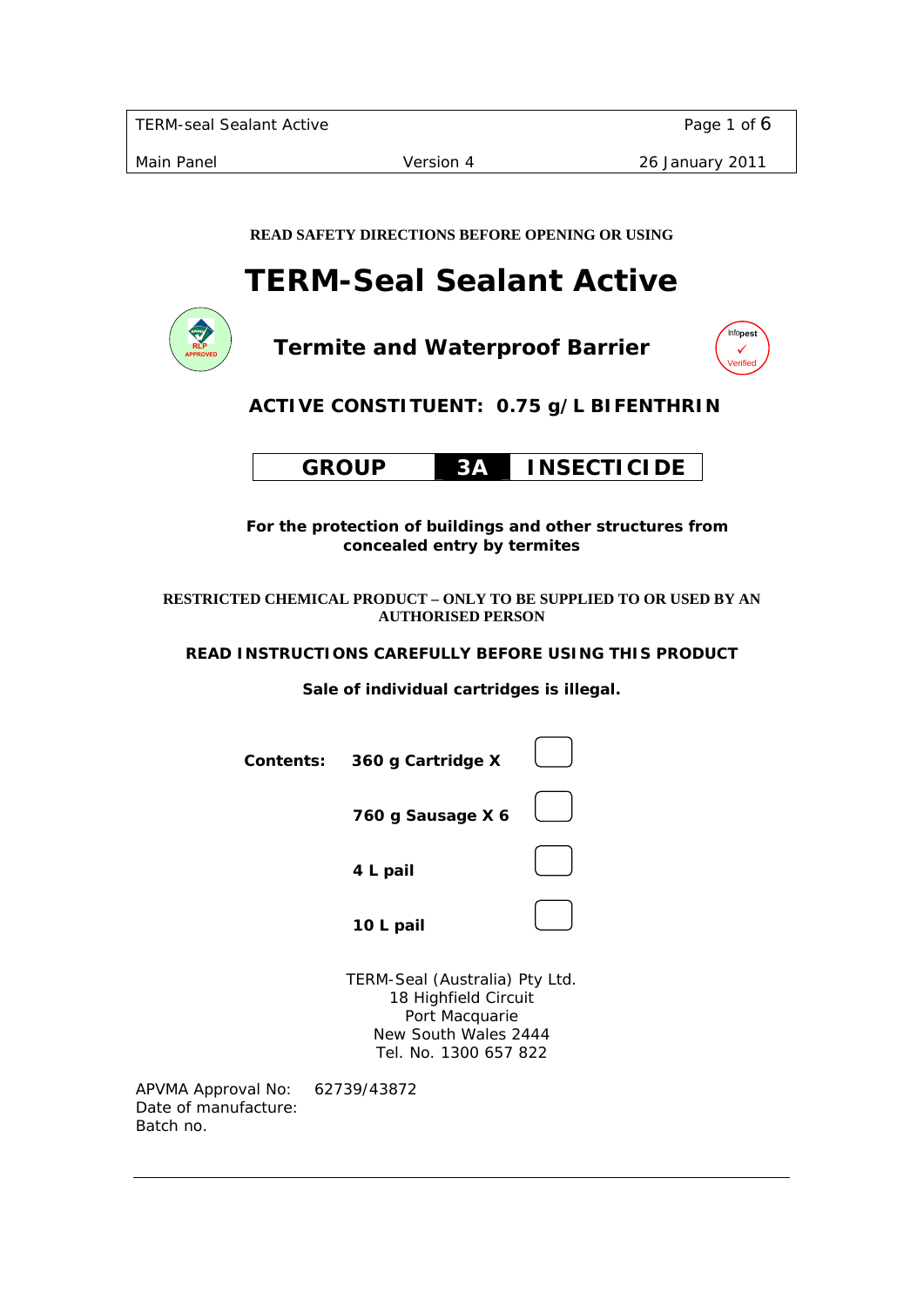| TERM-seal Sealant Active |           | Page 2 of 6     |
|--------------------------|-----------|-----------------|
| Main Panel               | Version 4 | 26 January 2011 |

# **DIRECTIONS FOR USE**

All States (except Tasmania)

| Pest                            | <b>Situation</b>                                                                                                                                                                        | <b>Critical Comments</b>                                                                                                                                                                                                         |
|---------------------------------|-----------------------------------------------------------------------------------------------------------------------------------------------------------------------------------------|----------------------------------------------------------------------------------------------------------------------------------------------------------------------------------------------------------------------------------|
| Subterranean<br><b>Termites</b> | Pre-construction and post-<br>construction termite protection<br>and water proof barrier for<br>domestic, commercial and<br>industrial buildings and other<br>slab-on-ground structures | TERM-seal SealantActive is one<br>component of the TERM-seal<br>Active System. It may<br>be<br>installed together with TERM-seal<br>PRM Active or TERM-seal<br>Multipurpose Active to form a<br>complete and continuous barrier. |
|                                 |                                                                                                                                                                                         | Concrete slab<br>must<br>be<br>constructed in accordance with<br>AS 2870.1.                                                                                                                                                      |

#### **NOT TO BE USED FOR ANY PURPOSE, OR IN ANY MANNER, CONTRARY TO THIS LABEL UNLESS AUTHORISED UNDER APPROPRIATE LEGISLATION.**

#### **GENERAL INSTRUCTIONS**

#### **INSECTICIDE RESISTANCE WARNING**

# **GROUP 3A INSECTICIDE**

For insecticide resistance management TERM-Seal Sealant Active is a Group 3A insecticide. Some naturally occurring insect biotypes, resistant to TERM-Seal Sealant Active and other Group 3A insecticides, may exist through normal genetic variability in any insect population. The resistant individuals can eventually dominate the insect population if TERM-Seal Sealant Active or other Group 3A insecticides are used repeatedly. The effectiveness of TERM-Seal Sealant Active on resistant individuals could be significantly reduced. Since occurrence of resistant individuals is difficult to detect prior to use, TERM-Seal (Australia) Pty Ltd. accepts no liability for any losses that may result from the failure of TERM-Seal Sealant Active to control resistant insects. TERM-Seal Sealant Active may be subject to specific resistance management strategies. For further information, contact your local Department of Agriculture.

# **PRODUCT DESCRIPTION - TERM-seal Active System**

TERM-seal Sealant Active is used in conjunction with other Termseal products to form a continuous waterproof and termite resistant barrier around the perimeter of new slab-on-ground structures and extensions to existing structures, where the concrete slab is acting as a physical barrier to termite entry as per AS 3660.1. In this situation, the concrete slab must be poured in accordance with AS 2870.1: Residential Slabs and Footings Recommendations.

TERM-seal Multi-Purpose Active is the basic building block of the TERM-seal Active system. It is an acrylic polymer latex composition with a high loading of inorganic fillers. On curing, it forms a tough, flexible, termite resistant and waterproof film.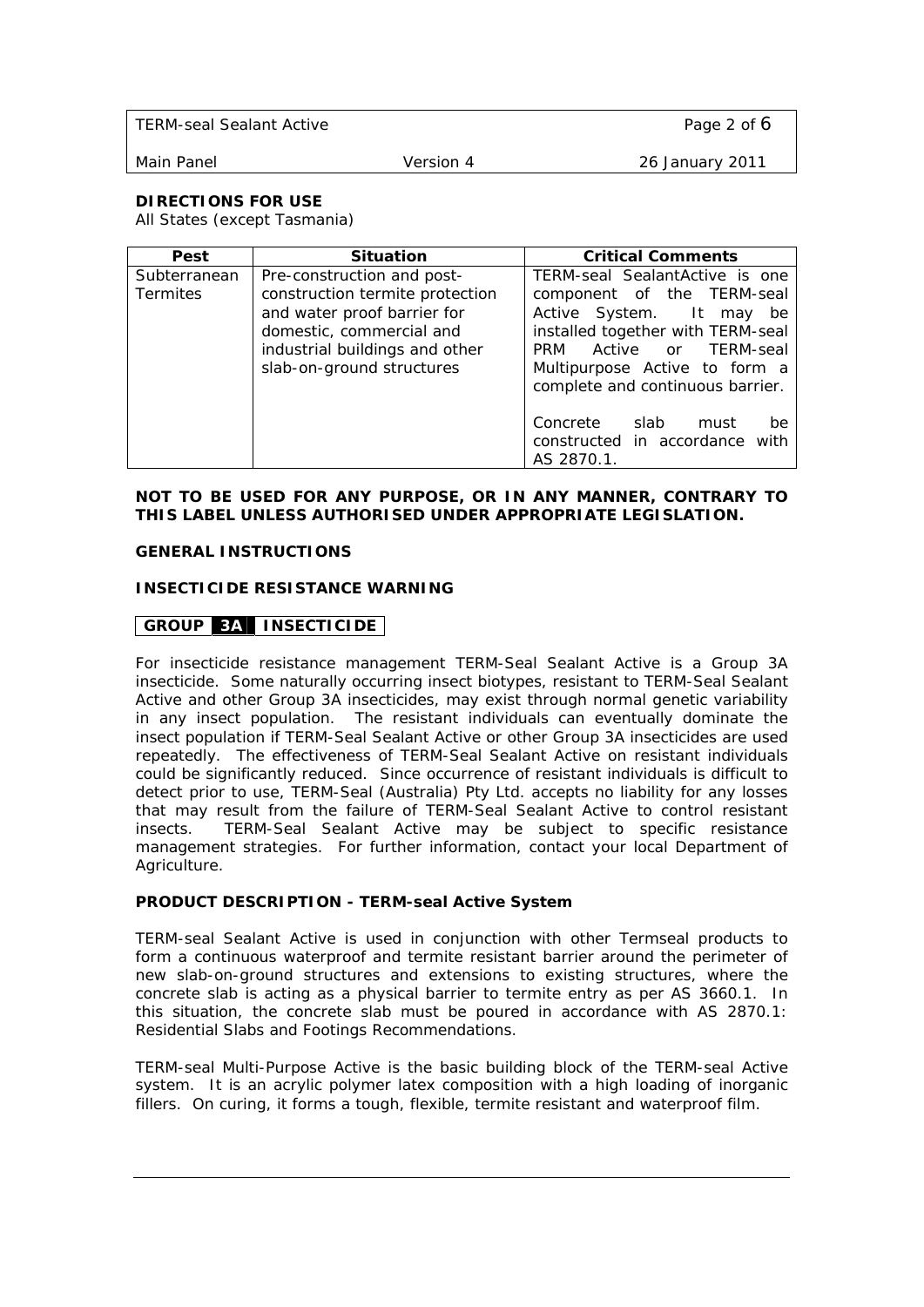| TERM-seal Sealant Active |           | Page 3 of 6     |
|--------------------------|-----------|-----------------|
| Main Panel               | Version 4 | 26 January 2011 |

TERM-seal Sealant Active is a modified form of TERM-seal Multi-Purpose Active that is used to fill larger gaps, cracks and fissures and can be used to attach TERM-seal PRM Active to concrete and masonry, repair puncture holes in TERM-seal PRM Active or to join lengths of TERM-seal PRM Active. (For further information, see TERM-seal Multipurpose Active label.)

TERM-seal PRM Active is a polyethylene reinforced membrane. It is used to cover brick cords and joints (110mm width), and as ant capping (150mm width) in bearer and joist situations

Bifenthrin is the active ingredient in TERM-seal Multi-Purpose Active, TERM-seal Sealant Active and TERM-seal PRM Active. The active ingredient content of TERM-seal Multi-Purpose Active and TERM-seal Sealant Active is such that when these liquid products cure, the resulting barrier has a bifenthrin content of 1g/kg, the same as that of TERM-seal PRM (excluding the support matrix).

The active ingredient is uniformly dispersed throughout the products. It both kills and repels termites. When properly installed, the TERM-seal system forms a full and continuous waterproof and termite resistant perimeter barrier that works by forcing termite activity into the open where it can be detected by regular inspection (see **SERVICE REQUIREMENT** section below).

# **CRITICAL APPLICATION DETAILS**

TERM-seal Sealant Active can only form an effective termite resistant barrier when installed as part of a comprehensive termite management system such as the TERM-Seal Active system and must be installed in accordance with Australian Standard AS 3660.1.

# **Pre-installation**

Before installing TERM-seal Active system, a site inspection is recommended and the following precautions taken:

- Eliminate any active nest of economically important wood feeding species of subterranean termites (as per AS 3660.1) found within the property boundary or within 50 metres of the proposed new construction.
- Excavate and remove all tree stumps, logs and roots from the building footprint.
- Remove all timber off-cuts, building debris, removable framework and other waste materials from the area where the TERM-seal system is to be installed.
- Ensure all structural components below the ground are made from termite resistant material such as masonry, concrete, steel, etc.

# **INSTALLATION**

# **Ant capping**

When joining metal sheet capping or using TERM-seal PRM Active (150mm) capping strip, apply two beads of TERM-seal Sealant Active to achieve a minimum coverage of 1mm continuous across the metal capping, 10mm apart and screw or rivet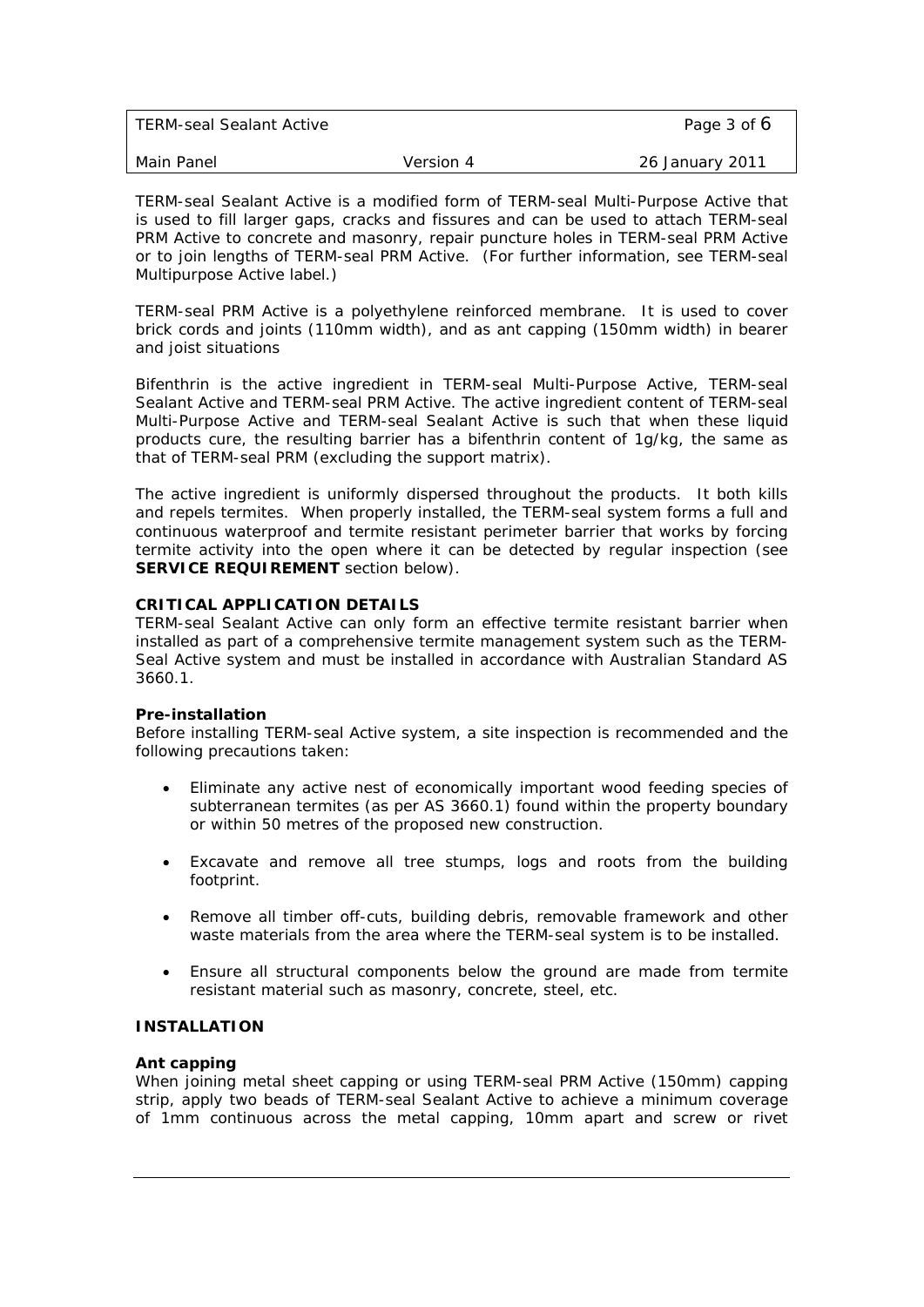| TERM-seal Sealant Active |           | Page 4 of 6     |
|--------------------------|-----------|-----------------|
| Main Panel               | Version 4 | 26 January 2011 |

together. Fill any gaps between the hold down rod/bolt and the ant cap with TERMseal Sealant Active.

For TERM-seal PRM Active (150mm) capping strip, apply a liberal amount of Termseal Sealant to masonry to ensure a bond.

#### **Cavity Protection**

TERM-seal Sealant Active can be used to protect the cavity formed between the brick work and the concrete slab in slab-on-ground and in-fill slab construction situations from termite entry. In the cavity, the TERM-seal Sealant Active must be applied from the internal brickwork to the rebate edge.

#### **Brick Cords**

Ensure the top of the brick course, at damp course level, is free from excess mortar, dust and other loose debris. Apply TERM-seal Sealant Active in continuous beads, not more than 50mm apart and parallel to the line of bricks. Ensure that there is sufficient sealant to firmly adhere the TERM-seal PRM Active (110mm strip) to the brickwork completely closing off the brick cords. Roll out the strip as soon as practicable after a satisfactory layer of TERM-seal Sealant Active has been established.

#### **Construction Joints**

Apply continuous beads of Term-seal Sealant along either side of joint and then roll TERM-seal PRM Active (110mm strip) over the joint. Use a cornering roller to bed the TERM-seal PRM Active firmly to the concrete. Ensure the TERM-seal PRM Active (110mm) is continuous across the entire slab, any rebates and 50mm down each side of slab edge.

#### **Joining Strips of TERM-seal PRM Active**

Strips of TERM-seal PRM Active may be joined by overlapping by a minimum of 40mm. Coat the upper edge of one strip using TERM-seal Sealant Active and place the second strip of TERM-seal PRM Active firmly on top of the first. To ensure an impenetrable bond is established, apply a coat of TERM-seal Multi-Purpose Active at least 40mm either side of the join.

#### **Repair of TERM-Seal PRM Active**

Coat an area at least 50mm around the edge of the puncture or tear using TERM-seal Multi-Purpose Active or TERM-seal Sealant Active.

#### **Saw Cuts**

TERM-seal Sealant Active can be used to seal saw cuts provided that the saw cut penetrates less than 50% of the way through the slab. Ensure that the saw cut is clean and free from dust and other debris before applying TERM-seal Sealant Active. If necessary, use a trowel or other bladed tool to force the sealant into the cut to a minimum depth of 20mm.

#### **Shrinkage Cracks**

TERM-seal Sealant Active can be used to fill shrinkage cracks. If necessary use an abrasive wheel to widen the crack to at least 4mm to ensure that a minimum fill depth of 20mm is obtained.

#### **Corners**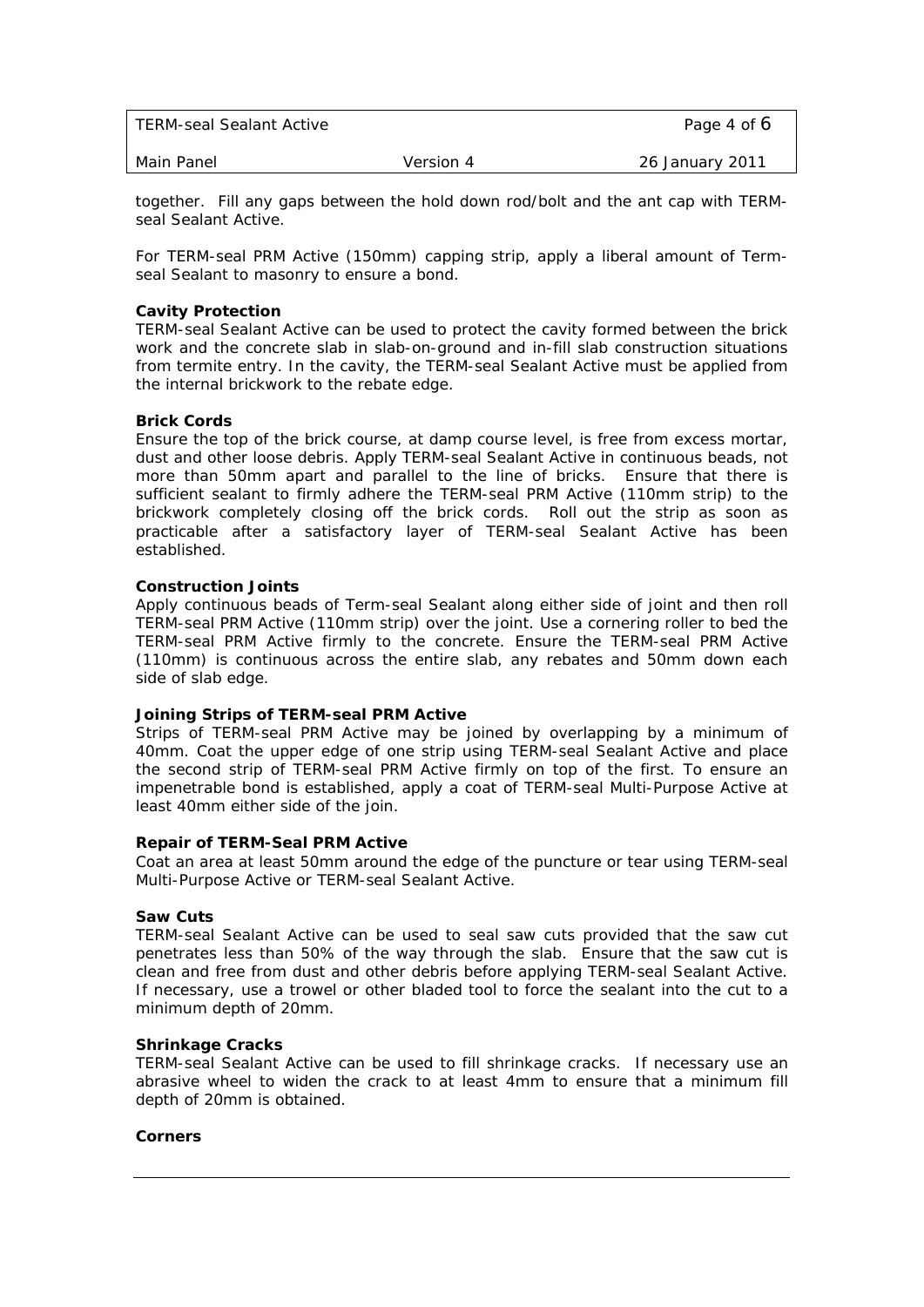| TERM-seal Sealant Active |           | Page 5 of 6     |
|--------------------------|-----------|-----------------|
| Main Panel               | Version 4 | 26 January 2011 |

When turning corners with TERM-seal PRM Active, apply TERM-seal Sealant Active to the TERM-seal PRM Active laid and overlap in the new direction.

#### **Slabs poured separately to footings**

TERM-seal Sealant Active can be used to form a fillet seal between the footing and the slab.

#### **Concrete Slab Penetrations**

For details see Term-seal installation manual.

#### **APPLICATION INSTRUCTIONS Equipment**

### TERM-seal Sealant Active can be dispensed from a caulking gun or applied with a trowel, spatula or other bladed tool. Ensure that the gap to be filled is clean and free from dust and other debris before applying TERM-seal Sealant Active. If necessary, use a trowel or other bladed tool to force the sealant into the cut to a minimum depth of 20mm.

#### **Curing**

The rate of curing depends on the weather conditions at the time of application. In hot, dry and/or windy conditions, curing may be very rapid.

#### **Cleaning Equipment**

Equipment used to apply TERM-seal Sealant Active can be cleaned up with water. The need to clean brushes, rollers, etc. between jobs can be minimised by wrapping the equipment in a plastic bag or cling wrap to slow the rate of curing of the product.

#### **SERVICE REQUIREMENTS**

The active ingredient in TERM-seal Multi-Purpose Active, TERM-seal Sealant Active and TERM-seal PRM Active will both kill and repel termites that come into contact with it. The purpose of the TERM-seal system, when properly installed, is to prevent concealed entry of subterranean termites. Australian trials indicate that a correctly installed TERM seal barrier will prevent concealed termite entry by subterranean termites for up to 36 months. Termites can still go around the barrier but in order to do so they will be forced into the open where they will construct a visible mud trail (also known as a tunnel or lead).

Regular competent inspection is recommended as part of an on-going termite management program. Service requirements are to be determined as a result of at least an annual inspection by a licensed Pest Control Operator. More frequent inspections may be required in high risk termite areas. In determining the need for service inspections, factors such as local termite pressure and breaches of the barrier should be considered.

Subterranean termites are on occasion capable of bridging termite barriers and therefore regular inspections, as detailed in Australian Standard AS 4349.3 will significantly increase the probability of detection of termite activity before any damage or costly repairs are required.